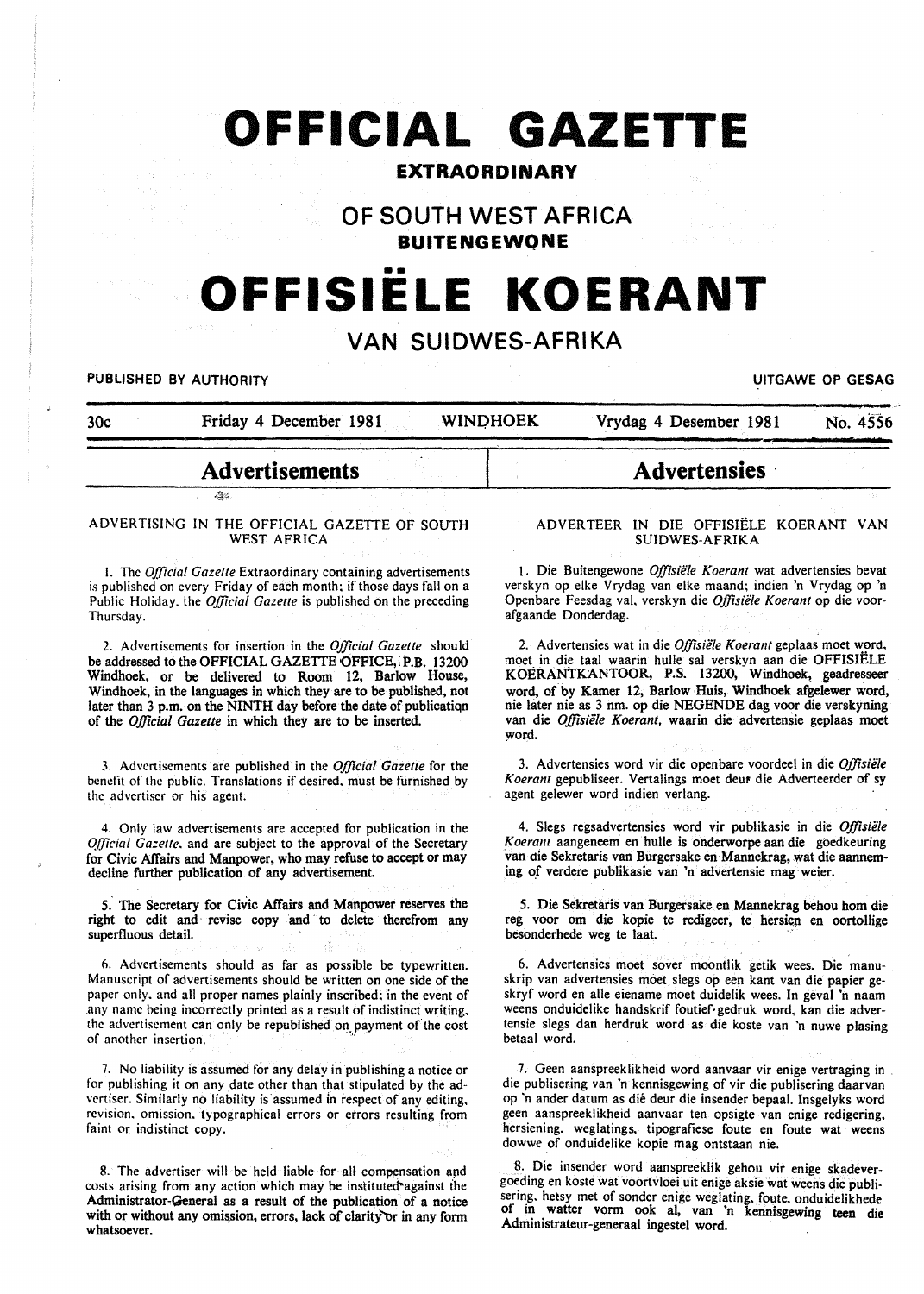9. The subscription for the *Official Gazette* is R12,50 per an-1 num, post free in this Territory and the Republic of South Africa, obtainable from Messrs. The Suidwes-Drukkery Limited, P.O. Box 2196, Windhoek. Postage must be prepaid by overseas subscribers. Single copies of the *Official Gazette* may be obtained from The Suidwes-Drukkery, Limited, P. 0. Box 2196, Windhoek, at the price of 30 c per copy. Copies are kept in stock for only two years.

10. The charge for the insertion of notices is as follows and is payable in the form of cheques, bills, postal or money orders:

### LIST OF FIXED TARIFF RATES **LYS VAN VASTE TARIEWE**

| Standardised notices<br>みんどん ハードル・マート 一段                                                                                                                                        | Rate per<br>insertion<br>R |
|---------------------------------------------------------------------------------------------------------------------------------------------------------------------------------|----------------------------|
| Administration of Estates Acts notices: Forms J. 297                                                                                                                            |                            |
|                                                                                                                                                                                 | 2.00                       |
|                                                                                                                                                                                 | 5.00                       |
|                                                                                                                                                                                 | 5.00                       |
|                                                                                                                                                                                 | 25,00                      |
| Insolvency Act and Company Acts notices: J.28, J.29,                                                                                                                            | 6.00                       |
|                                                                                                                                                                                 | 4,00                       |
| $N.B.$ - Forms 2 and 6 - additional statements ac-<br>cording to word count table, added to the basic<br>tariff.<br>The common properties of MES (2018) 1972 (2018)             |                            |
| the company of the subject of the control of the company of the company of the company of the company of the company<br>Naturalisation notices (including a reprint for the ad- | 2,00                       |
|                                                                                                                                                                                 | 2.00                       |
| Slum Clearance Court notices, per premises                                                                                                                                      | 4,00                       |
| Third party insurance claims for compensation                                                                                                                                   | $\approx$ 2.50             |
| Unclaimed moneys $\longrightarrow$ only in the extraordinary<br>Official Gazette, closing date 15 January (per en-                                                              | al meny<br>修饰、元            |
| try of "name, address and amount")                                                                                                                                              | 0,80                       |
|                                                                                                                                                                                 |                            |

*Non-standardised notices* 

#### Company notices:

| Short notices: Meetings, resolutions, offer of com- |       |
|-----------------------------------------------------|-------|
| promise, conversion of company, voluntary           |       |
| windings-up: closing of transfer or members'        |       |
| registers and/or declaration of dividends           | 11.00 |
| Declaration of dividend with profit statements, in- |       |
| cluding notes                                       | 25,00 |
| Long notices: Transfers, changes with respect to    |       |
|                                                     |       |
| shares or capital, redemptions, resolutions, volun- | 37.00 |
| tary liquidations                                   |       |
| Liquidator's and other appointees' notices          | 7,00  |
| Liquor Licence notices (in extraordinary Gazettes,  |       |
| viz. June/Tvl. November/Cape. January/O.F.S.,       |       |
| April/Natal), per bilingual application             | 7,00  |
| Orders of the Court: and a state has                |       |
| Provisional and final liquidations or sequestra-    |       |
|                                                     | 14.00 |
| tions<br>.                                          |       |
| Reductions or changes in capital mergers, offer of  |       |
|                                                     | 37,00 |
| Judicial managements, curator bonis and similar.    |       |
|                                                     | 37,00 |
|                                                     | 4,00  |
| Supersessions and discharge of petitions (J 158)    | 4,00  |
|                                                     |       |
| Sales in execution and other public sales:          |       |
|                                                     | 18.00 |
| Public auctions, sales and tenders:                 |       |
| Up to $75$ words                                    | 6.00  |
|                                                     | 15,00 |
|                                                     |       |

9. Die jaarlikse intekengeld op die *Offisiele Koerant* is R 12.50 posvry in hierdie Gebied en die Republiek van Suid-Afrika, verkrygbaar by die here Die·Suidwes-Drukkery Beperk, Posbus 2196, Windhoek. Oorsese intekenaars moet posgeld vooruit betaal. Enkel eksemplare van die *Offisiele Koerant* is verkrygbaar van die here Die Suidwes-Drukkery Beperk, Posbus 2196, Windhoek, teen 30c per eksemplaar: Eksemplare word vir slegs twee jaar in voorraad gehou.

10. Die koste vir die plasing van kennisgewings is soos volg en is betaalbaar by wyse van tjeks, wissels, pos- of geldorders:

| Gestandaardiseerde kennisgewings                                                                                                             | Tarief per<br>plasing  |
|----------------------------------------------------------------------------------------------------------------------------------------------|------------------------|
| .<br>Rawland – Linda versioner sovjeti i vijek, drav se odelil vi                                                                            | R                      |
|                                                                                                                                              | 6,00<br>$5,00^{\circ}$ |
| Boedelwettekennisgewings: Vorms J. 297, J. 295, J.                                                                                           | 2,00                   |
| Derdeparty-assuransie-eise om skadevergoeding<br>Insolvensiewet- en maatskappywettekennisgewings: J                                          | 2,50                   |
| Australy Are                                                                                                                                 | 4,00                   |
| L.W. - Vorms 2 en $6$ - by komstige verklarings<br>volgens woordetal-tabel, toegevoeg tot die basiese<br>tarief.<br>a consideration          |                        |
| Naamsverandering (vier plasings)<br>Naturalisasiekennisgewings (insluitende 'n herdruk vir                                                   | 25,00                  |
| Onopgeëiste geld - slegs in die buitengewone Offi-                                                                                           | 2.00                   |
| siële Koerant, sluitingsdatum 15 Januarie (per in-<br>skrywing van "naam, adres en bedrag")                                                  |                        |
|                                                                                                                                              | 0.80                   |
|                                                                                                                                              | 5,00                   |
| Slumopruimingshofkennisgewings, per perseel                                                                                                  | 4.00                   |
| Nie-gestandaardiseerde kennisgewings<br>Dranklisensie-kennisgewings (in buitengewone Offi-<br>siële koerante, t.w. Junie/Tvl. November/Kaap, | $\epsilon$ 2,00        |
| Januarie/O.V.S., April/Natal) per tweetalige aan-                                                                                            | 7.00                   |
| a consultation will be the collect and prove-<br>$\sim 10^{11}$ km                                                                           |                        |
| Geregtelike en ander openbare verkope: ander ander openbare verkope:                                                                         |                        |
| Openbare veilings, verkope en tenders: and an asset                                                                                          |                        |
|                                                                                                                                              | 6,00                   |
|                                                                                                                                              | 15,00                  |
|                                                                                                                                              | 23,00                  |
| Handelsmerke in Suidwes-Afrika                                                                                                               | $-11,00$               |
| Likwidateurs en ander aangesteldes se kennisgewings                                                                                          | 7.00                   |
| 2010.                                                                                                                                        |                        |
| Maatskappykennisgewings:<br>Kort kennisgewings: Vergaderings, besluite, aan-                                                                 |                        |
| bod van skikking, omskepping van maatskappy,<br>vrywillige likwidasies, ens.; sluiting van oordrag-                                          |                        |
| of lederegisters en/of verklarings van dividende<br>Verklaring van dividende met profytstate, notas in-                                      | 11,00                  |
| gesluit<br>Lang kennisgewings: Oordragte, veranderings met<br>betrekking tot aandele of kapitaal, aflossings, be-                            | 25,00                  |
| sluite, vrywillige likwidasies                                                                                                               | 37,00                  |
| Orders van die Hof:<br>Voorlopige en finale likwidasies of sekwestrasies.                                                                    | 14.00                  |
| Verlatings of veranderings in kapitaal, samesmel-                                                                                            |                        |
| tings, aanbod van skikking<br>Geregtelike besture, kurator bonis en soortgelyke                                                              | .37.00                 |

 $-9.58\pm3.7$  s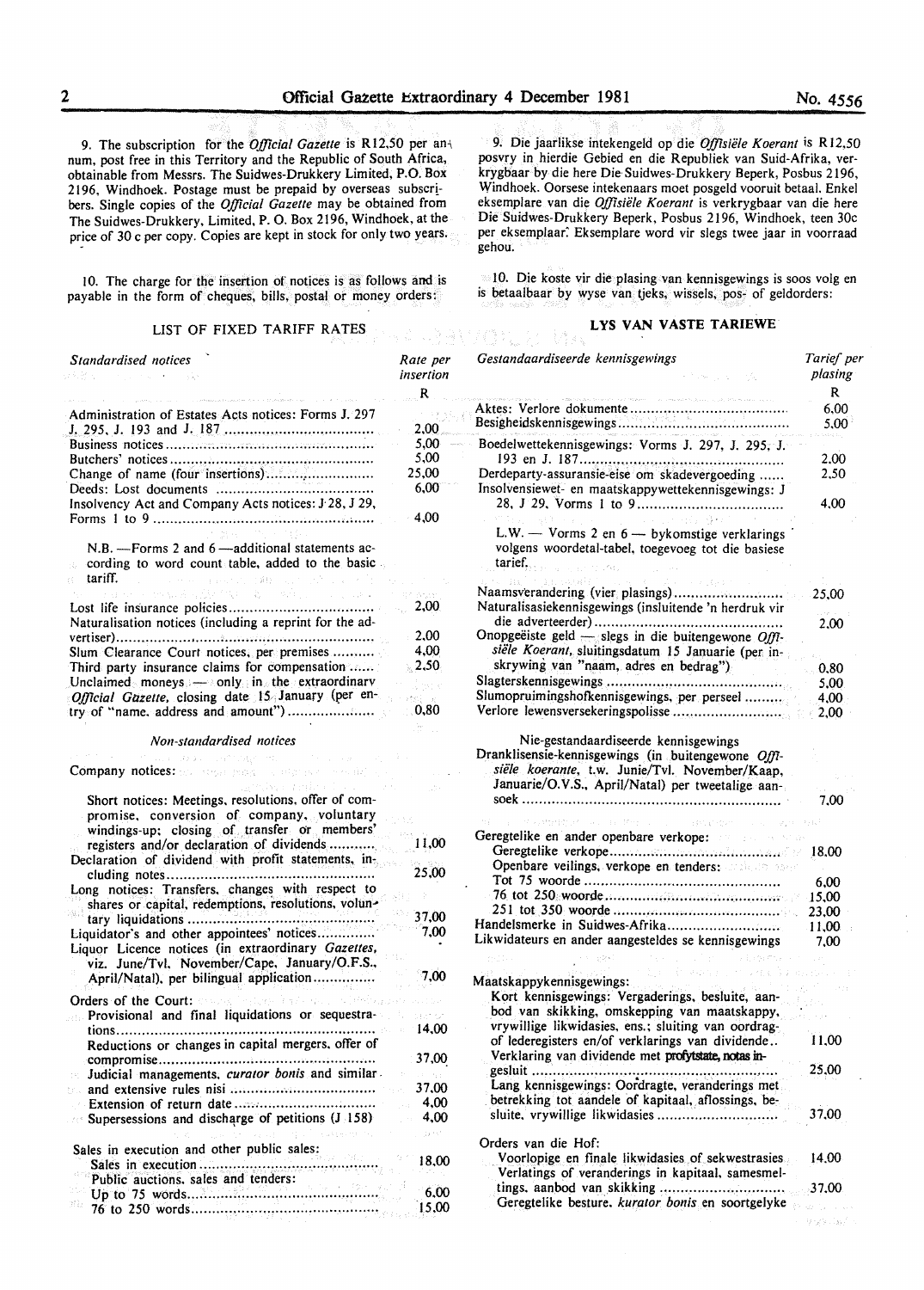| 23.00 |
|-------|
| 11,00 |

#### Vorm/Form J 187

#### LIQUIDATION AND DISTRIBUTION ACCOUNTS IN DECEASED ESTATES LYING FOR INSPECTION

In terms of section 35(5) of Act 66 of 1965, notice is hereby given that copies of the liquidation and distribution accounts (first and final, *unless otherwise stated)* in the estates specified below will be open for the inspection of all persons interested therein for a period of 21 days (or shorter or longer if specially stated) from the date specified or from the date of publication hereof. whichever may he the later, and at the offices of the Masters and Magistrates as stated.

Should no objection thereto be lodged with the Masters concerned during the specified period, the executors will proceed to make payments in accordance with the accounts.

255/81 - NEUHAUS Wolf Alfred 210629 5006 00 4 Farm Omieve, District Windhoek Klaus Nieft - Agent for the Executrix c/o, Keller & Neuhaus Trust Co. (Pty) Ltd. P.O. Box 156, Windhoek

259/81 - REITZ Susanna Magrietha (Magreta) Petronella 090527 0009 00 4 Plaas Omburo Oos, Distrik Outjo Outjo Windhoek Volkskas SWA/Namibie Beperk Posbus 383 Pretoria

235/79- BERNHARDT Robert James 310420 5028 00 1 132 Gobabis Road, Windhoek Shirley Ann Bernhardt (horn Middleton) First Windhoek A. Vaatz Executor 2nd Floor SWABS Building Windhoek

Wasan a zen

日本音程的影响学习

Vorm/Form J 193

外国 隊長の 手の

#### NOTICE TO CREDITORS IN DECEASED ESTATES

All persons having claims against the estates mentioned below are hereby called upon to lodge their claims with the executors concerned, within 30 days (or otherwise as indicated) calculated from the date of publication hereof. Tne information is given in the following order: Estate number, surname and christian names, date of birth, identity number, last address, date of death; surviving spouse's names, surname date of birth and identity number; name and address of executor or authorised agent, period allowed for lodgement of claims if *other than* 30 *days.* 

455/81 - SCHMIDT VON SCHWIND Herwarth Julius Alexander Windhoek 22nd December, 1899 991222 5006 00 3 60, Lazarett Street, Swakopmund, P.O. Box 411 9000 6th October, 1981 Lorentz & Bone P.O. Box 646 Swakopmund

488/81 - GOUWS Pieter Stephanus Windhoek 30/09/1933 330930 5007 00 9 Hoepfnerstraat 25 Windhoek SWA 21/02/1981 Muller & Brand Posbus 2073 Windhoek

493/81 - KOTZE Frederik Gideon Rudolf 31 Oktober 1925 251031 5014007 Bethanie 18 Oktober 1981 30 dae Windhoek SWA Standard Bank SWA Bpk. Windhoek

|                                                    | 37.00 |
|----------------------------------------------------|-------|
|                                                    | 4.00  |
| Tersydestellings en afwysings van petisies (J 158) | 4.00  |

#### LIKWIDASIE- EN DISTRIBUSIEREKENING IN BESTORWE BOEDELS WAT TER INSAE LÊ

Ingevolge artikel 35(5) van Wet 66 van 1965, word hierby kennis gegee dat duplikate van die likwidasie- en distribusierekenings (eerste en finale, *tensy anders vermeld)* in die boedels hieronder vermeld, in die kantore van die Meesters en Landdroste soos vermeld en gedurende 'n tydperk van 21 dae (of korter of Ianger *indien spesiaal vermeld)* vanaf gemelde datums of vanaf datum van publikasie hiervan, as dit later is, ter insae lê van alle persone wat daarby belang het.

Indien binne genoemde tydperk geen besware daarteen by die betrokke Meesters ingedien word nie, gaan die eksekuteurs oor tot die uitbetalings ingevolge gemelde rekenings.

279/81 - SCHIRMER (Geb. von Pressentin) Gertrude 4710250012002 Malcolm Spence Str 89 Posbus 183 Windhoek Boland Bank Bpk. Posbus 1516 Windhoek

507/80- FLEDERSBACHER Erwin Hermann 331120 5003 10 4 Okahandja, SWA Christa Wiltrud Fledersbacher (born Etzold) Okahandja Windhoek Fisher, Quarmby & Pfeifer; P.O. Box 37, Windhoek

個々に

如果的人,可以就会感受到什么

を見ることにも、これには、これには、このことには、このことに<mark>。</mark>

KENNISGEWING AAN KREDITEURE IN BESTORWE BOEDELS

Aile persone wat vorderinge het teen die boedels hieronder vermeld, word hierby versoek om hul vorderinge by die betrokke eksekuteurs en binne 'n tydperk van 30 dae (of andersins soos aangedui) gereken vanaf die datum van publikasie hiervan in te lewer. Die inligting word verstrek in die volgorde: Boedelnommer, familienaam en voorname, geboortedatum, persoonsnommer; laaste adres, datum oorlede; nagelate eggenoot(note) se name, familienaam, geboortedatum en persoonsnommer; naam en adres van eksekuteurs of gemagtigde agent, tydperk toegelaat vir lewering van vorderings. *indien anders as* 30. *dae.* 

501/81 -GERDES Maria Emilie Windhoek 2 Oktober 1904 041002 0017 00 l distrik Karibih 29 Oktober 1981 Barclays-Nasionale Bank Beperk Windhoek ·

487/81 - BRITS Sarah Elizabeth 21 Januarie 1962 620121 0030 00 I Brandbergweg 12, Outjo, SWA 21 Augustus 1981 Windhoek Wilhelm Alwyn Brits 13 Oktober 1956 561013-01- 0020-1 Volkskas Beperk Suidwes-Afrika Afdeling, Posbus 383

500/81 - WEILBÄCHER Friedrich Heinrich Karl 15-7-1958 5807150100019 Gobabis 15-10-1981 30 dae Windhoek SWA Standard Bank SWA Bpk. Windhoek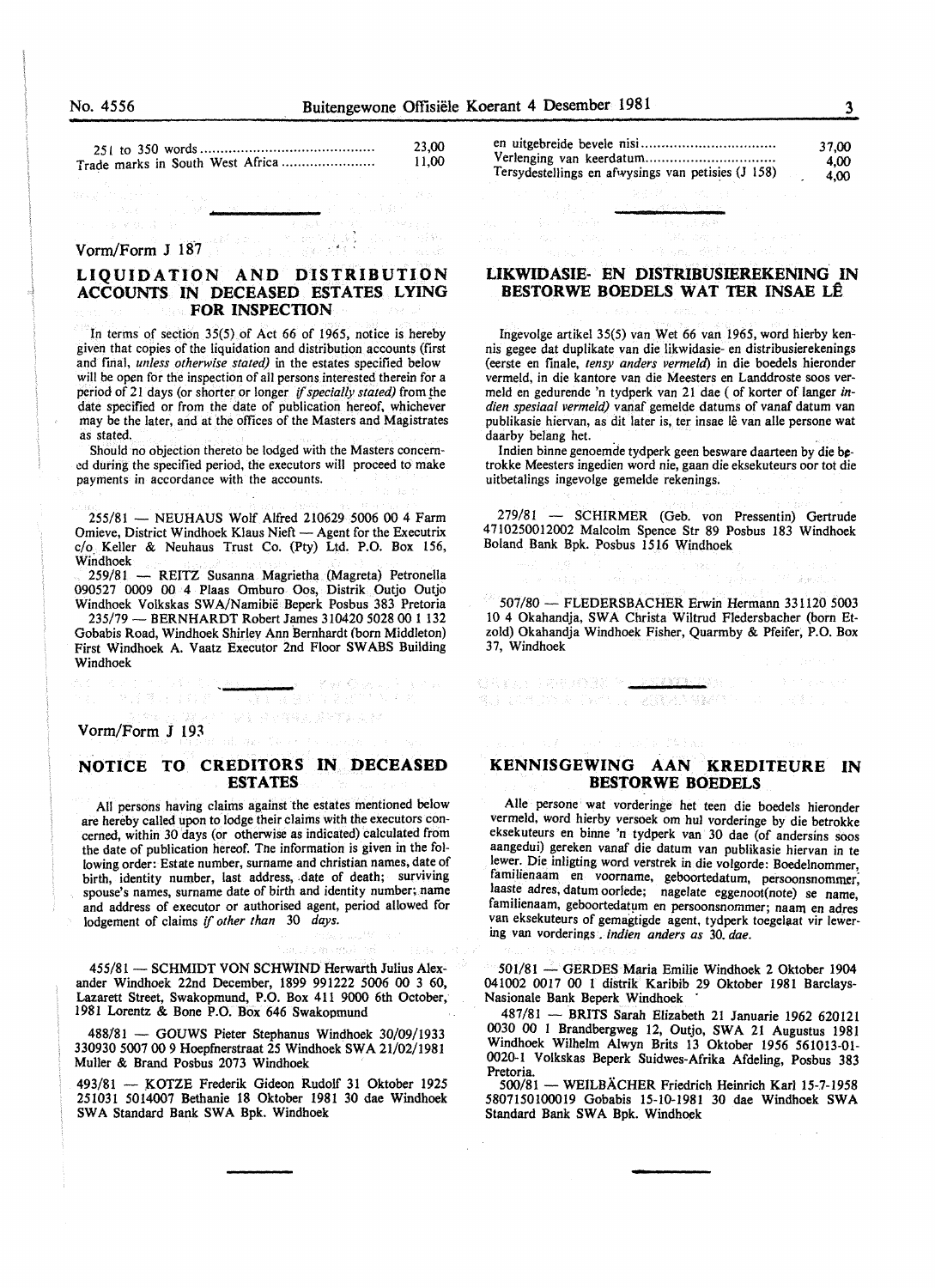Vorm/Form 1

#### APPOINTMENT OF TRUSTEES AND LIQUIDATORS AND PROOF OF CLAIMS IN SEQUESTRATED ESTATES OR COMPANIES BEING WOUND UP

Pursuant to sections 40(3), 56(3) and 77 of the Insolvency Act, 1936, sections 129, 179 and 182 of the Companies Act, 1926 and ;ections 339, 366, 375(5)(b) and 402 of the Companies Act, 1973, notice is hereby given that the persons mentioned below have been appointed trustees or liquidators, as the case may be and the persons indebted to the estates or companies are required to pay their debts to them forthwith unless otherwise indicated.

Meetings of creditors or contributories of the said estates or companies will be held on the dates and at the times .and places mentioned below, for proof of claims against the estates or companies, for the purpose of receiving the trustees' or liquidators' reports as to the affairs and conditions of the estates or companies and for giving the trustees or liquidators directions concerning the sale or recovery of any parts of the estates or assets of the companies or concerning any matter relating to the administration thereof.

The particulars are given in the following order: Number of estate/company; name and description of estate/company; name and address of trustee or liquidator and date, hour and place of meeting and period within which debt must be paid, if this is not to be done forthwith.

W16/81 - Insolvent estate W. W. Clemens Dr. O. F. C. Herrigel of Security Trust S.W.A. (Pty) Ltd. P.O. Box 3599 Windhoek Wednesday 23rd December 1981 at 10.00 a.m. at the offices of the Master of the Supreme Court, Windhoek Security Trust SWA (Pty) Ltd. P.O. Box 3599 Windhoek

### Vorm/Form 2 **MEETING OF CREDITORS IN SEQUESTRATED ESTATES OR COMPANIES BEING WOUND UP**

Pursuant to sections 41 and 42 of the Insolvency Act, 1936, sections 179 and 182 of the Companies Act, 1926, and sections 339 and 366 of the Companies Act, 1973, notice is hereby given that a meeting of creditors will be held in the sequestrated estate or companies being wound up mentioned below, indicating the number of estate/company; the name and description of estate/company; the date, hour and place of meeting and the purpose of meeting.

Meetings in a place in which there is a Master's Office, will be held before the Master; elsewhere they will be held before the Magistrate.

 $\tau_1/\tau_2$ 

#### AANSTELLING VAN KURATORS EN LIKWIDATEURS EN BEWYS VAN VORDERINGS IN GESEKWESTREERDE BOEDELS OF MAATSKAPPYE IN LIKWIDASIE

Ingevolge artikels 40(3), 56(3) en 77 van die Insolvensiewet, 1936. artikels 129, 179 en 182 van die Maatskappywet, 1926 en artikels 339, 366, 375(5)(b) en 402 van die Maatskappywet, 1973, word hierby kennis gegee dat die persone hieronder vermeld as kurators of likwidateurs aangestel is, na gelang van die geval, en dat persone wat enigiets aan die boedels of maatskappye verskuldig is die skulde, tensy and'ers vermeld, onmiddellik by genoemde kurators of likwidateurs moet betaal. Byeenkomste van skuldeisers of kontribuante van genoemde boedels of maatskappye sal gehou word op die datums, ure en plekke hieronder vermeld vir die bewys van vorderings teen die boedels of maatskappye, vir die ontvangs van die verslae van die kurators of likwidateurs oor die sake en toestand van die boedels of maatskappye en om opdragte aan die kurators of likwidateurs uit te reik betreffende die verkoop of opvordering van gedeeltes van die boedels of bates van die maatskappye of betreffende aangeleenthede rakende die beheer daarvan.

Die besonderhede word verstrek in die volgorde: Nommer van boedel/maatskappy; naam en beskrywing van boedel/maatskappy; naam en adres van kurator of likwidateur, en datum, uur en plek van byeenkoms en tydperk waarin skuld betaal moet word, indien dit nie onmiddellik moet geskied nie.

W18/81 - Insolvent estate Johan A. Jordaan t/a Jordaans Refrigeration Dr. 0. F. C. Herrigel of Security Trust SWA (Pty) Ltd. P.O. Box 3599 Windhoek Wednesday 23rd December 1981 at 10.00 a.m. at the offices of the Master of the Supreme Court, Windhoek Security Trust SWA (Pty) Ltd. Windhoek

#### **BYEENKOMS VAN SKULDEISERS IN .GESEKWESTREERDE BOEDELS MAATSKAPPYE IN LIKWIDASIE OF**

lngevolge artikels 41 en 42 van die Insolvensiewet, 1936, artikels 179 en 182 van die Maatskappywet, 1926, en artikels 339 en 366 van die Maatskappywet, 1973, word hierby kennis gegee dat 'n byeenkoms van skuldeisers in die gesekwestreerde boedels of maatskappye in likwidasie hieronder vermeld, gehou sal word met aan· duiding van die nommer van boedel/maatskappy; die naam en be skrywing van boedel/maatskappy; die datum, uur en plek var byeenkoms en die doe! van byeenkoms.

In 'n plek waarin 'n kantoor van 'n Meester is, word die byeenkoms voor die Meester gehou en in ander plekke voor die Landdros.

 $\mathbf{b}_{\mathbf{a},\mathbf{b}} = \mathbf{b}_{\mathbf{a},\mathbf{b}} + \mathbf{b}_{\mathbf{a},\mathbf{b}} + \mathbf{b}_{\mathbf{a},\mathbf{b}} + \mathbf{b}_{\mathbf{a},\mathbf{b}}$ 

 $\label{eq:3} \begin{split} \mathcal{L}^2\left(\mathcal{L}_{\text{eff}}\right) & = \mathcal{L}_{\text{eff}}\left[\mathcal{L}_{\text{eff}}\left(\mathcal{L}_{\text{eff}}\right)\mathcal{L}_{\text{eff}}\right]\mathcal{L}_{\text{eff}}\left(\mathcal{L}_{\text{eff}}\right)\mathcal{L}_{\text{eff}}\left(\mathcal{L}_{\text{eff}}\right)\mathcal{L}_{\text{eff}}\left(\mathcal{L}_{\text{eff}}\right)\mathcal{L}_{\text{eff}}\left(\mathcal{L}_{\text{eff}}\right)\mathcal{L}_{\text{eff}}\left(\mathcal{L}_{\text{eff}}\right$ 

W1/81 - Insolvent estate C. J. Thys Wednesday 23rd December 1981 at 10 a.m. before the Master of the Supreme Court Windhoek Proof of Claims Security Trust SWA (Pty) Ltd. Windhoek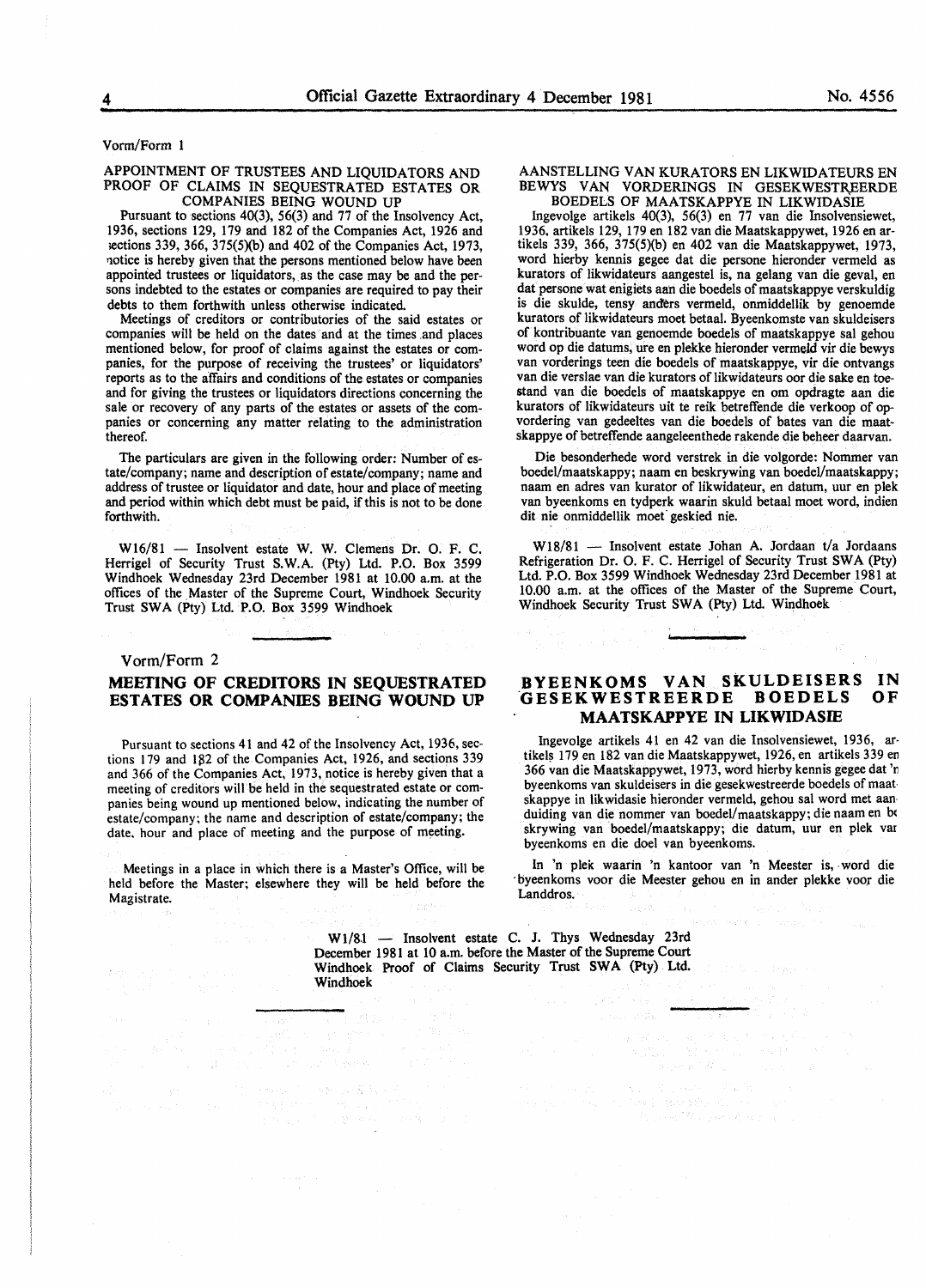Vorm/Form 4

#### UQUIDATION ACCOUNTS AND\_ PLANS. OF DISTRIBUTION OR CONTRIBUTION IN SEQUESTRATED ESTATES OR COMPANIES BEING WOUND UP

Pursuant to section 108 (2) of the Insolvency Act, 1936, section 136 (2) of the Companies Act, 1926, and section 406 (3) of the Companies Act, 1973, notice is hereby given that the liquidation account and plans of distribution or contribution in the estates or the companies mentioned below will lie open for inspection by creditors or contributories at the offices of the Masters and the Magistrates stated therein, for a period of 14 days, or for such a period as stated therein, from the dates mentioned below or from the date of publication hereof, whichever may be the later date.

#### LIKWIDASIE-, DISTRIBUSIE OF KONTRIBU-SIEREKENINGS IN GESEKWESTREERDE BOEDELS OF MAATSKAPPYE IN LIKWIDASIE

Ingevolge artikel 108 (2) van die Insolvensiewet, 1936, artikel 136 (2) van die Maatskappywet; 1926, en artikel 406 (3) van die Maatskappywet, !973, word hierby kennis gegee dat die likwidasie-, distribusie- of kontribusierekenings in die boedels of die maatskappye, na gelang van die geval, hieronder vermeld ter insae van skuldeisers of kontribuante sal lê op die kantore van die . Meesters en Landdroste daarin genoem, gedurende 'n tydperk. van 14 dae, of die tydperk wat daarin vermeld is, vanaf die datum hieronder vermeld of vanaf die datum van publikasie hiervan, watter datum ook al die laaste is.

64/81 - Boedel wyle Petrus Johannes LAUBSCHER Eerste en Finale Likwidasie- en Distribusierekening Meester - Windhoek Landdros - Tsumeb 21 dae F. M. Oehl Trust Posbus 3138 Windhoek

التعالى أبداويا

Vorm/Form 297

#### NOTICE FOR ELECTION OF EXECUTORS AND/OR TUTORS.

#### ELECTION OF EXECUTORS AND TUTORS

The Estates of the Persons mentioned in the subjoined Schedule being unrepresented, interested, interested parties are hereby given notice by Masters of the Supereme Courts of South Africa, that meetings will be held in the several Estates at the dates, times and places -specified, for the purpose of selecting some Person or Persons, for approval by the respective Masters, as fit and proper to be appointed by them as Executors or Tutors, as the case may be.

Meetings in a town in which there is a Master's Office, will be held before the Master; elsewhere they will be held before the Magistrate.

N.B. - Items indicated by a \* on the left hand side, denote the election of a Tutor; otherwise an Executor is to be elected.

#### KENNIS VIR VERKIESING VAN EKSEKUTEURS EN/OF VOOGDE

#### VERKIESING VAN EKSEKUTEURS EN VOOGDE

Aangesien die Boedels van die Persone vermeld in onderstaande Bylae nie verteenwoordig is nie, word hierby deur Meesters van die Hooggeregshowe van Suid-Afrika aan ·belanghebbendes kennis gegee, dat byeenkomste ten opsigte van die verskillende Boedels op die datums, tye en plekke vermeld, gehou sal word met die doe! om 'n Persoon of Persone te kies vir goedkeuring deur die onderskeie Meesters as geskik en bekwaam om deur bulle aangestel te word as Eksekuteurs of Voogde, na gelang van omstandighede.

In 'n stad waarin 'n Kantoor van 'n Meester is, word die byeenkoms voor die Meester gehou en in ander plekke voor die Landdros.

L.W. - Items aan die linkerkant met 'n \* gemerk, dui aan die verkiesing van 'n Voog; andersins word 'n Eksekuteur gekies.

511/81 - KÜHN Elizabeth Margreetha Pensioenaris 5/10/81 11/12/81 10 vm Windhoek Meester van die Hooggeregshof Windhoek

N Reined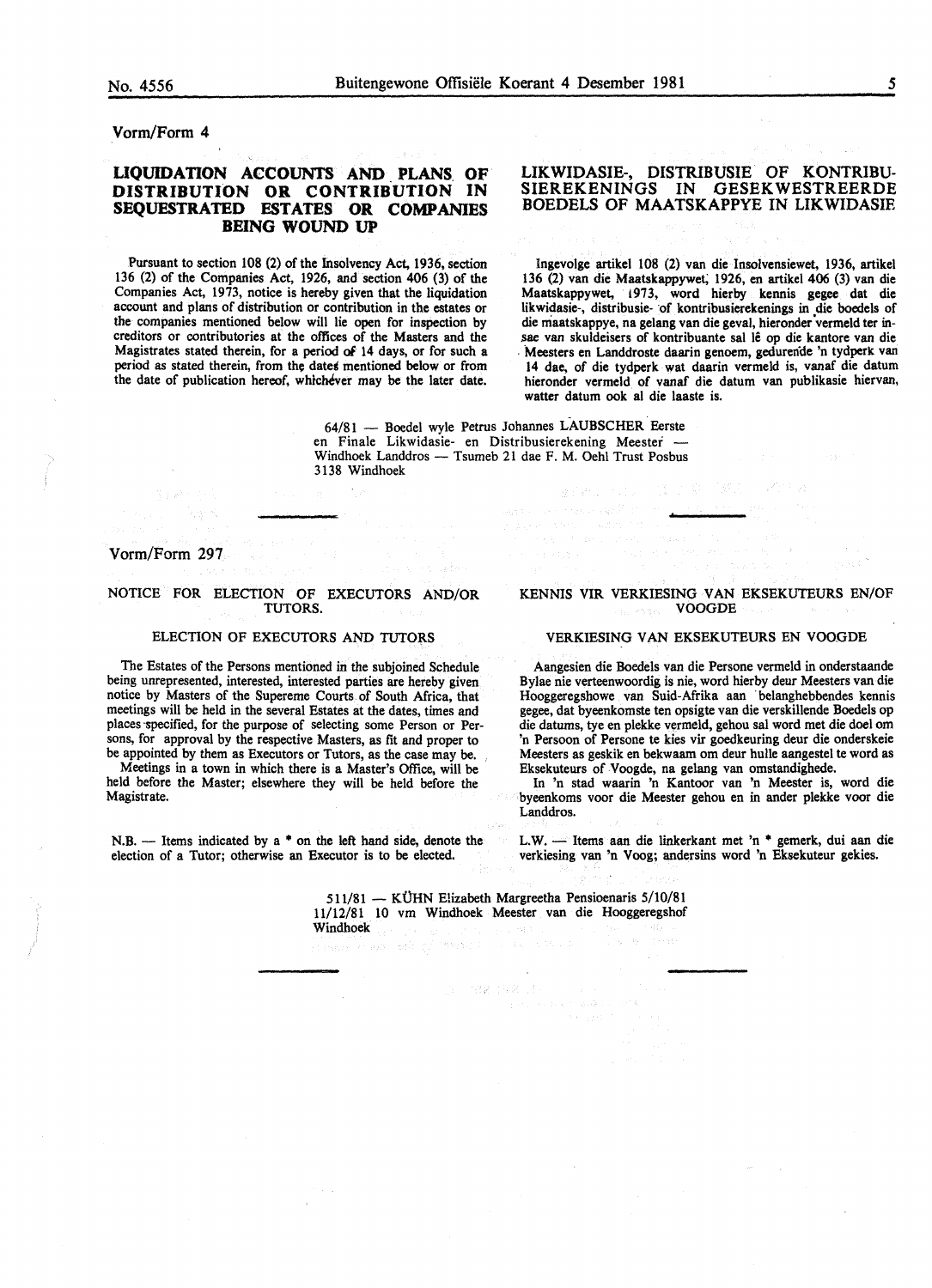#### Vorm/Form 519

#### LIQUIDATION AND DISTRIBUTION ACCOUNT IN DE-CEASED ESTATE LYING FOR INSPECTION

In terms of section *35* (5) of Act .66 of 1965 notice is hereby given that the liquidation and distribution account in the Estate specified in the Schedule will be open for the inspection of all persons interested therein for a period of 21 days from the date of publication hereof (or otherwise as indicated) at the offices of the Master of the Supreme Court and Magistrate, as stated.

Should no objection thereto be lodged with the Master during the specified period, the Executor will proceed to make payment in accordance therewith.

#### LIKWIDASIE EN DISTRIBUSIEREKENING IN BESTORWE BOEDEL WAT TER INSAE LÊ

Ingevolge artikel 35 (5) van Wet 66 van 1965 word hierby kennis gegee dat die likwidasie- en distribusierekening in die Boedel in die Bylae vermeld in die kantore van die Meester van die Hooggeregshof en Landdros soos vermeld vir 'n tydperk van 21 dae vanaf die datum van publikasie hiervan (of andersins soos aangedui) ter insae sal le vir alle persone wat daarby belang het.

· Indien geen besware daarteen by die Meester binne die gemelde tydperk ingedien word nie, sal die eksekuteur tot uitbetaling daarvolgens oorgaan.

266/81 - KOTZE Daniël 5311255017 002 Gobabis Eerste en Finale Likwidasie- en Distribusierekening 4/12/1981 Windhoek Gobabis Standard Bank SWA Ltd. Windhoek.

#### Vorm/Form VD/LD

**SPECIAL PLAN AND STATE** 

ski političnih skladar (\* <u>1814)</u><br>Geografija (\* 1. sp<sup>o</sup>ložena sa

an nas thìogh an caoigh an chan 110 an<br>Tagairtean na bhail Northum Bhail

 $\gamma$  ,  $\gamma$  (  $\gamma$  ),  $\gamma$  ,  $\gamma$  ,  $\gamma$  ,  $\gamma$ 

中国 麻醉县

Kennis word hierme•· gegee ingevolge die Registrasie van Aktes Wet. No. 47 van 1937, dat die volgende applikante voornemens is orn aansoek te doen vir 'n gesertifiseerde afskrif van die genoemde dokument(e) en dat aile pen:one wat teer die uitreiking van sodanige afskrif beswaar maak hiermee versoek word om dit skriftelik in te dien by die Registrateur var. Aktes te genoemde plek. birme drie weke (en binne vyf weke in die geval van S.W.A.) na die laaste publikasie van die kennisgewing.

<u>पञ्च</u>

Teorianus I .<br>Tall olan nyaéta sa pang ditanggit sa pangangan ang kal

#### AKTES: VERLORE DOKUMENTE AKTES: VERLORE DOKUMENTE

Kennis word hiermee gegee ingetolge die Registrasie van Aktes Wet, No. 47 van 1937, dat die volgende applikante voornemens is. om aansoek te doen vir 'n gesertifiseerde afskrif van die genoemde dokument(e) en dat aile persone wat teen die uitreiking van· sodanige afskrif beswaar maak hiermee versoek word om dit skriftelik in te dien by die Registrateur van Aktes te genoemde plek, binne drie weke (en binne vyf weke in die geval van S.W.A.) na die laaste publikasie van die kennisgewing.

Solar Advisory of Education

651/1967 - STRAUSS Adriaan Hermanus (Born on 7th July 1920) 9th May 1967 South West Mrica Certain: Erf No. 118, Aranos Township; Situate in the Peri-Urban Area of Aranos, Registration Division "R"; Measuring 2244 (Two two four four) square Metres; Fisher, Quarmby & Pfeifer P.O. Box 37 Windhoek

in a choirtean<br>1980 - An Angel Andrew Control<br>1980 - An Anna Saintean An Aire ann

a 1941 - Agosta Herriano, Salamarka (f. 1894)<br>1904 - Jacques Cheffeld, Fransız fizikalı (f. 1890)<br>1904 - Jacques Cheffeld, Fransız fizikalı (f. 1891)

eka <sub>1</sub> Kilo (n. 1. norwezia in

## KENNISGEWING

In die Boedel van Wyle Jacobus Johannes Lintvelt in !ewe getroud binne gemeenskap van goedere met Martha Susanna Lintvelt oorlede op 28 Junie 1981 te Karibib en voorheen woonagtig te Walvisbaai en Karibib. ·

Boedel No. 277/81 Windhoek.

Skuldeisers en skuldenaars word hiermee kennis gegee om binne 30 dae vanaf publikasie hiervan hulle eise teen die bogemelde boedel in te dien en hulle skulde te betaal by die ondervermelde adfes.

C. L. DE JAGER & VAN RENSBURG Prokureurs vir die Eksekutrise Barclays Bankgebou 7de Straat Posbus 224 WALVISBAAI